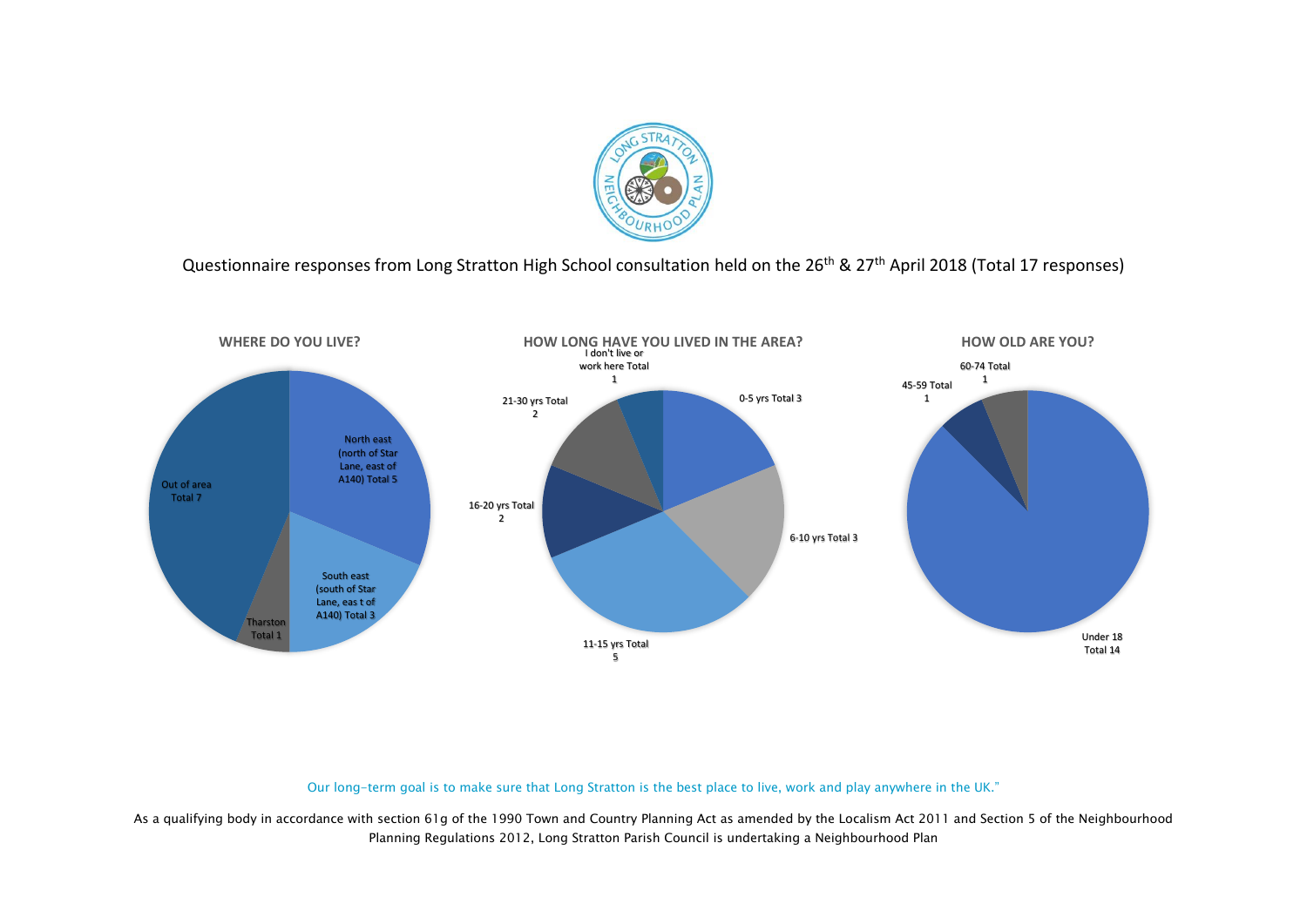### **Q1. What types of housing do you think Long Stratton needs?**

- Flats/cheaper accommodation
- Little houses/starter homes
- Terraced
- Affordable
- Council and rented
- Homes with a lot of living space that look suited to the local area but inside are modern and practical
- Terraced
- Low bungalows
- Larger estates
- I think the housing estates they are building now are great, but they could add more greenery
- **None**
- Small/big
- Bungalows/family houses
- Cottages. Small
- Flats, 4 story houses
- **Mansions**

Our long-term goal is to make sure that Long Stratton is the best place to live, work and play anywhere in the UK."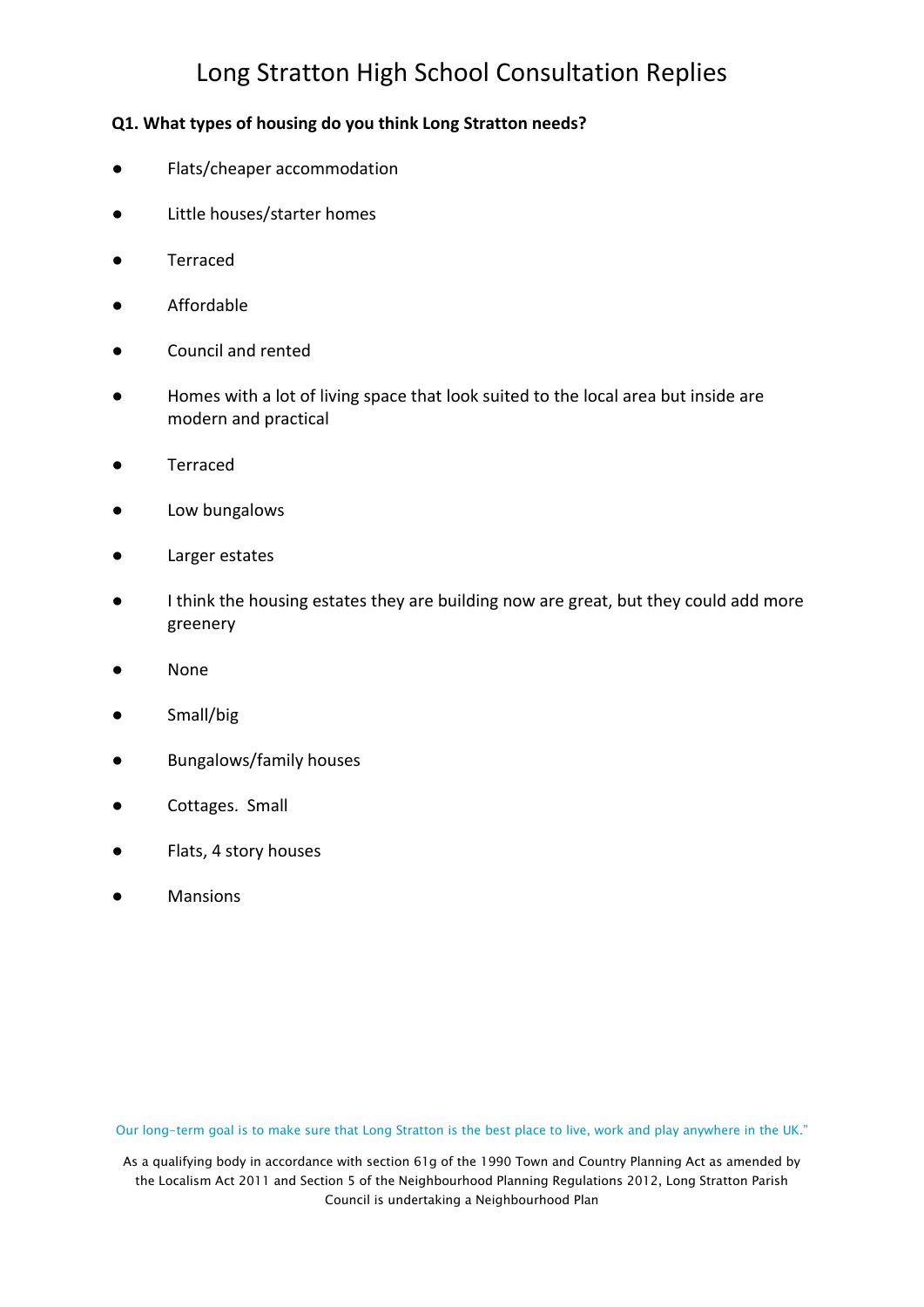### **Q2. Are there any features of local importance you feel need protecting?**

- No
- No
- Cameras
- The windmill
- The School
- The Sextons Wheel and any building with a lot of history (i.e. a 17<sup>th</sup> century house should be kept as original as possible)
- Manor Park
- Old buildings
- The Leisure Centre
- No, I don't think so
- No
- No
- The Church
- Lollypop lady back on the way to school on the road up near St Marys
- An ambulance/hospital
- Outside of shops
- The green areas

Our long-term goal is to make sure that Long Stratton is the best place to live, work and play anywhere in the UK."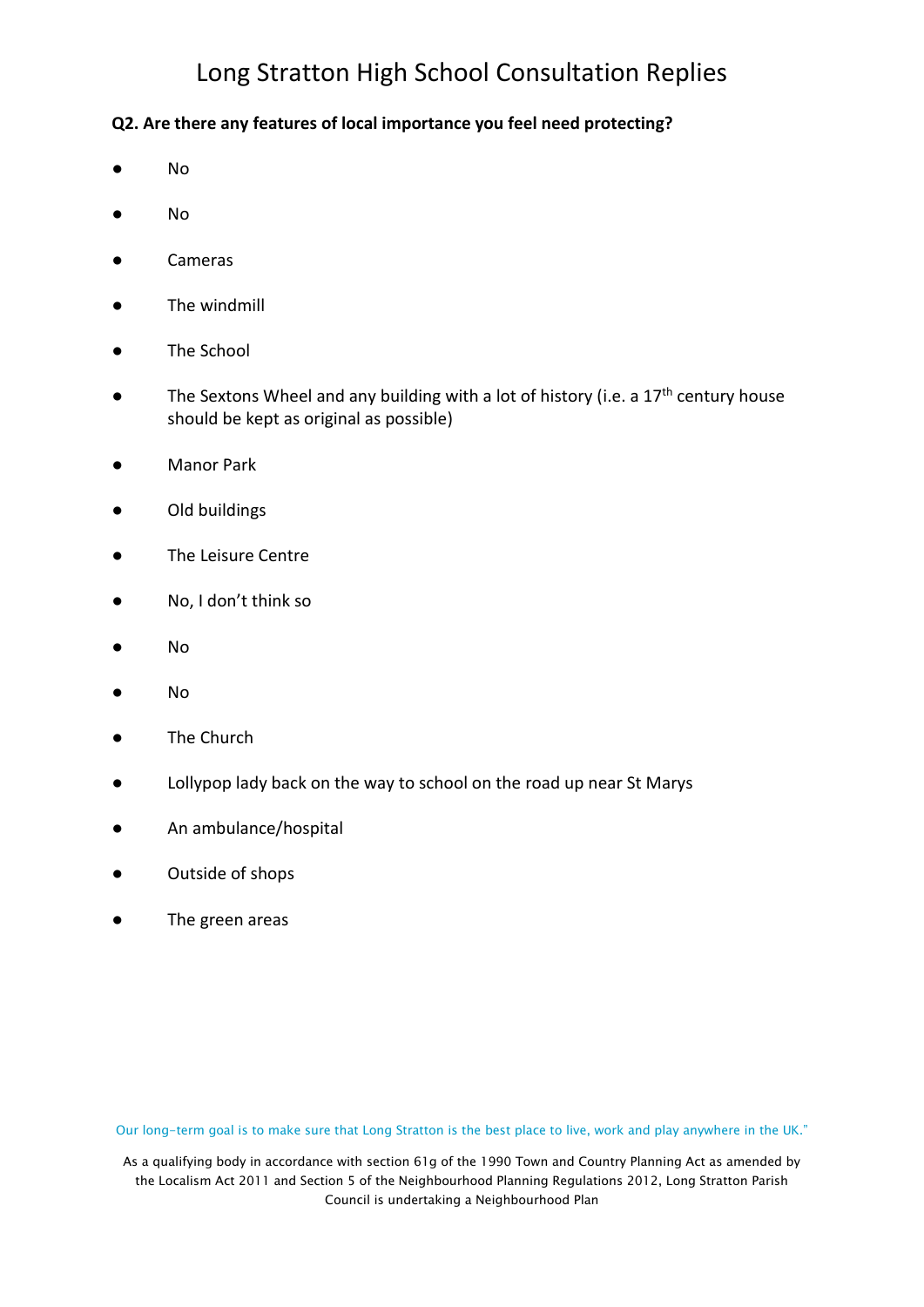#### **Q3. Do you work in Long Stratton or own a business?**

- No, student
- No, am a student
- No
- Yes
- No
- No, but I do live and walk around Long Stratton every day, so this area is very important to me
- No, I'm a child
- Live not work
- No
- No, I'm too young
- No
- No
- No
- No
- No
- No
- Nope

Our long-term goal is to make sure that Long Stratton is the best place to live, work and play anywhere in the UK."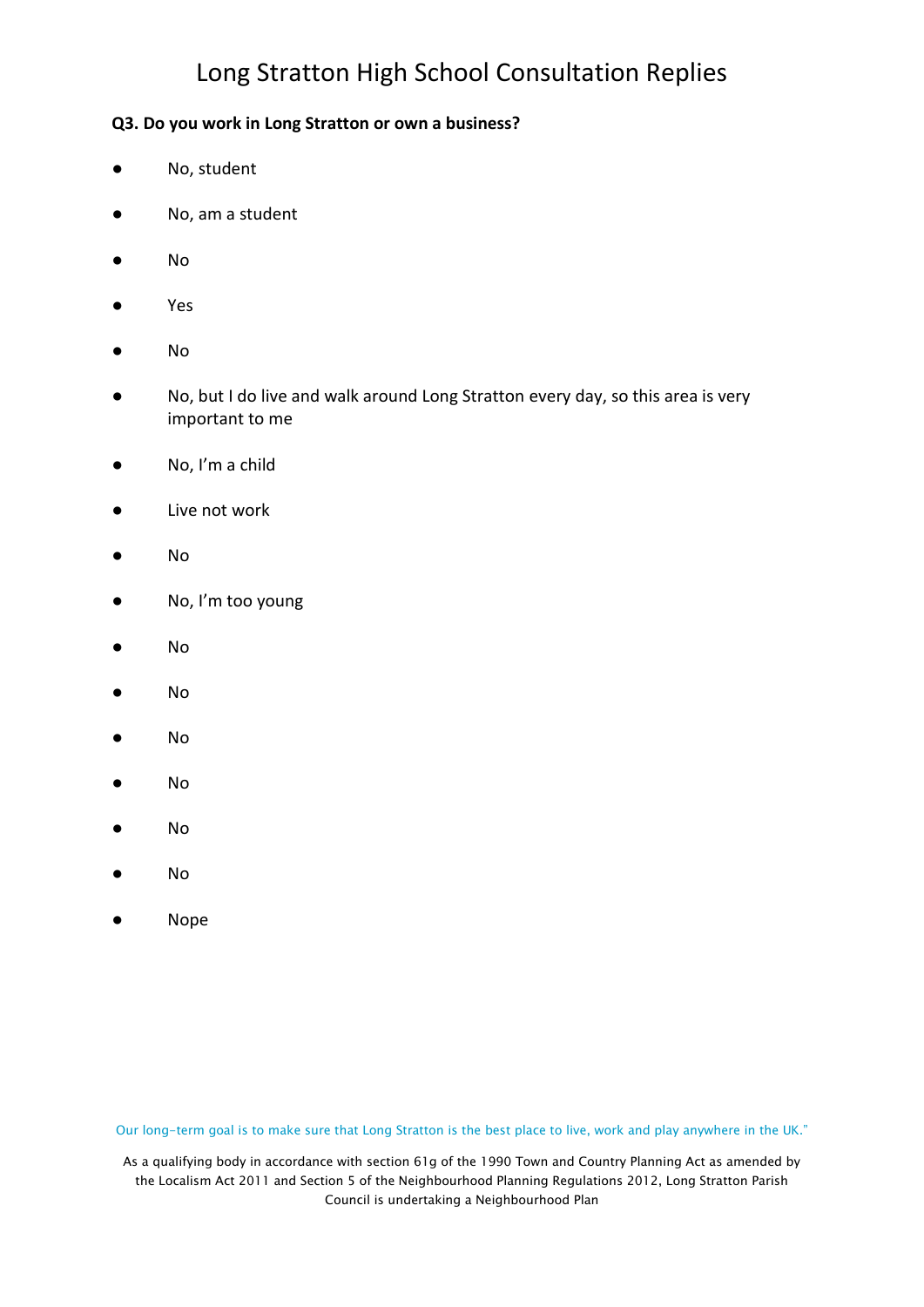#### **Q4. What employment opportunities do you think Long Stratton needs?**

- Swimming pool?
- Macdonalds, KFC, Sainsburys
- All of them
- Good job and business opportunities like opening shops which will help bring in more people to live here for variety of jobs would be a good idea
- Macdonalds, KFC and Sainsburys
- White collar
- Retail
- More employment opportunities for young people
- Maccies
- Police service
- Comic bookstore, Restaurants like proper ones not fast food ones
- To be a police officer
- More police
- More jobs for young people

Our long-term goal is to make sure that Long Stratton is the best place to live, work and play anywhere in the UK."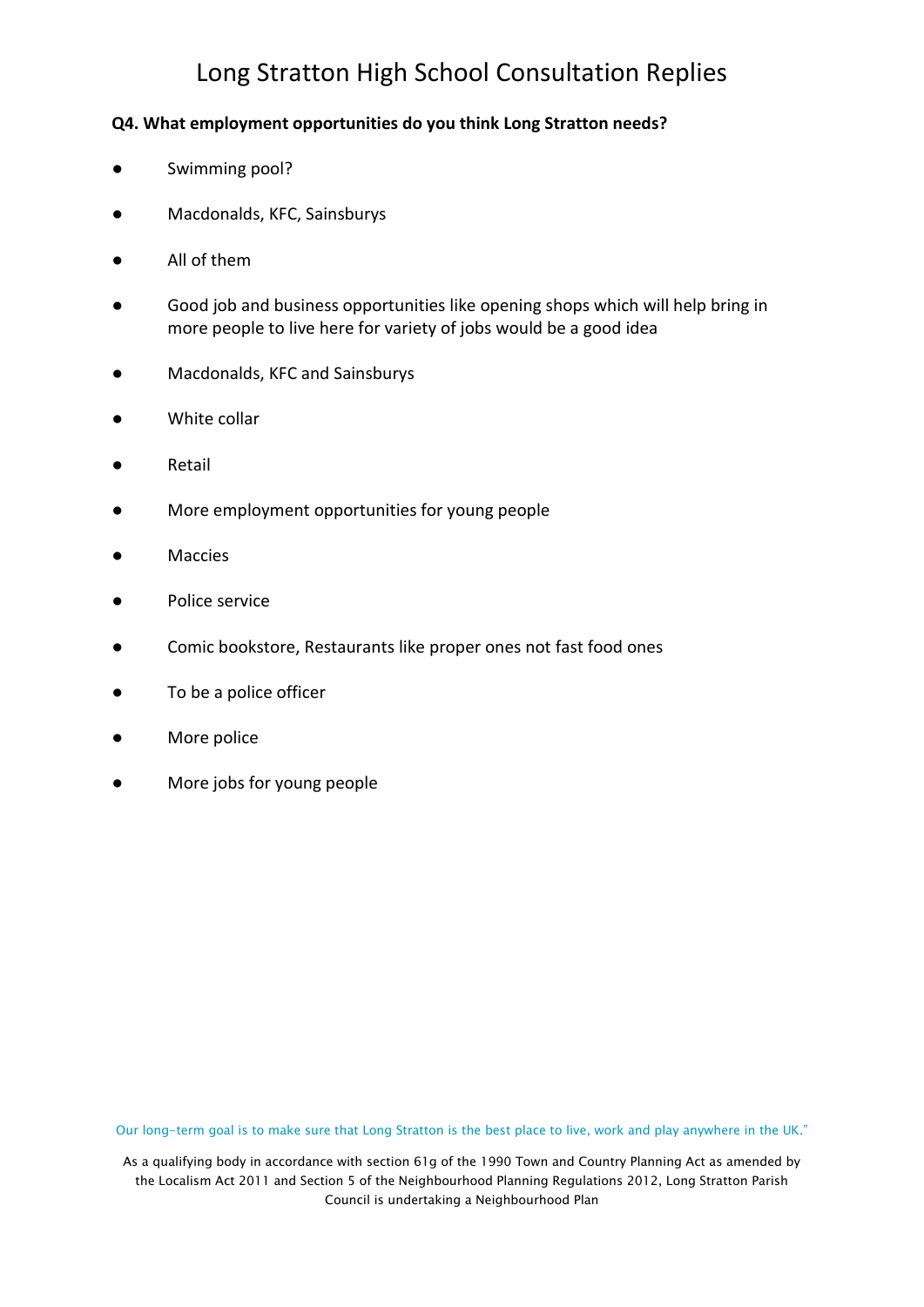### **Q5. Would you like a market place in Long Stratton or leave it like it is?**

- Like it is
- Leave it
- Yes!
- Don't mind
- Like it is
- I think a market place would be an excellent idea as it would really bring an element of older times and socialization opportunities
- Yes
- **Like**
- Yes, I would
- Yes, that would be really great, I think it would make a lot of money
- Leave it
- Leave it like it is
- Leave it
- Yes, I would love a market place but not too big
- I would like a market place
- Yes

Our long-term goal is to make sure that Long Stratton is the best place to live, work and play anywhere in the UK."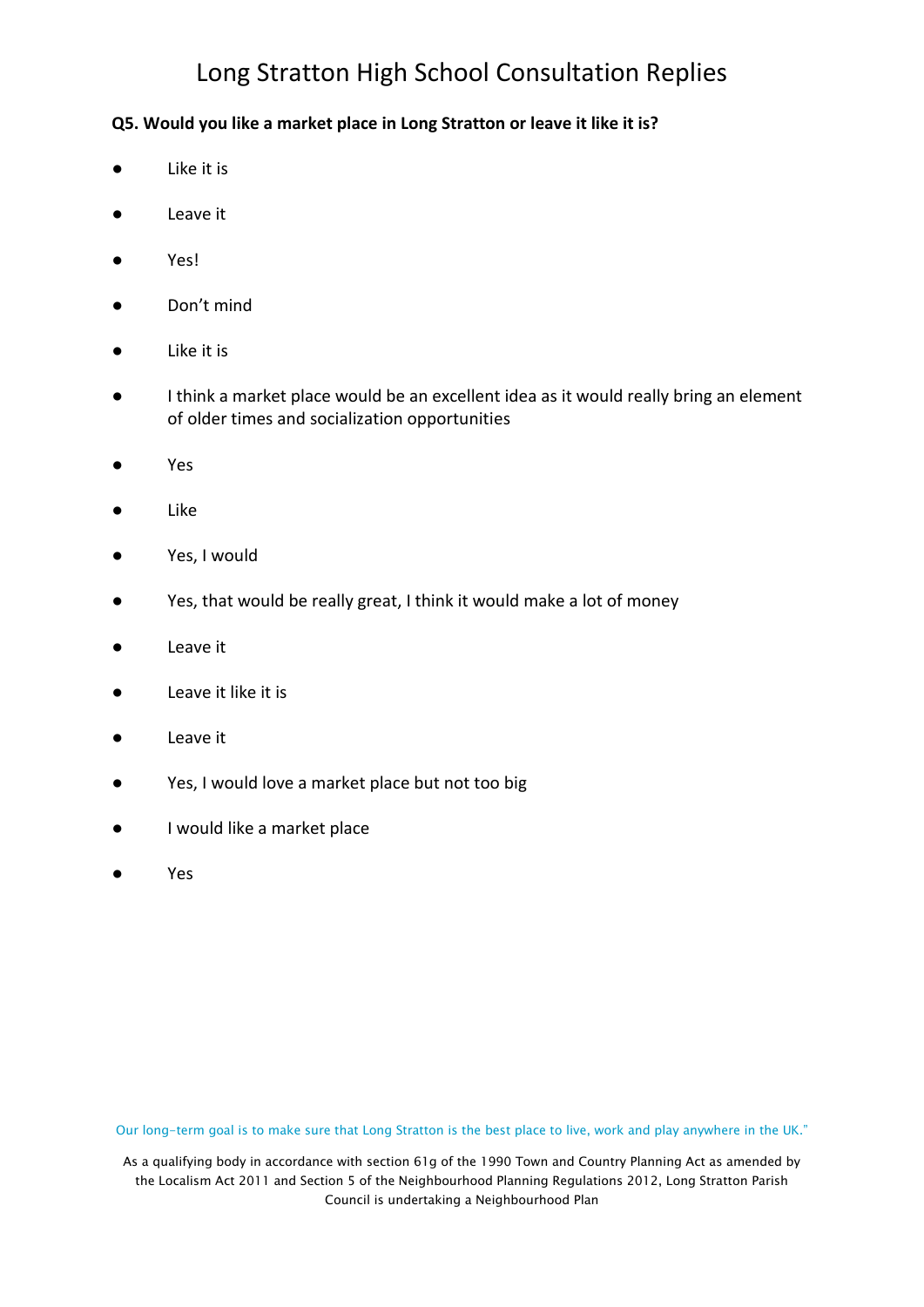### **Q6. Do you have any other town centre ideas? E.g. Trees, vegetation, seating away from the A140, cycle routes?**

- Trees/garden
- Trees get rid of  $CO2$
- Water fountains
- Cycle routes would be great
- Plant tree, fruit veg
- Yes, I think all the above ideas are excellent especially having trees and vegetation and benches are another good one
- Water fountains
- Seating area. Area for youngsters
- Zebra crossing become more frequent
- A public swimming pool with benches and trees around it
- No
- No
- A bank, bigger doctors, BYPASS
- A statue of batman but make it big or a David Bowie memorial
- Swimming pool for adults and children
- No
- Cycle paths

Our long-term goal is to make sure that Long Stratton is the best place to live, work and play anywhere in the UK."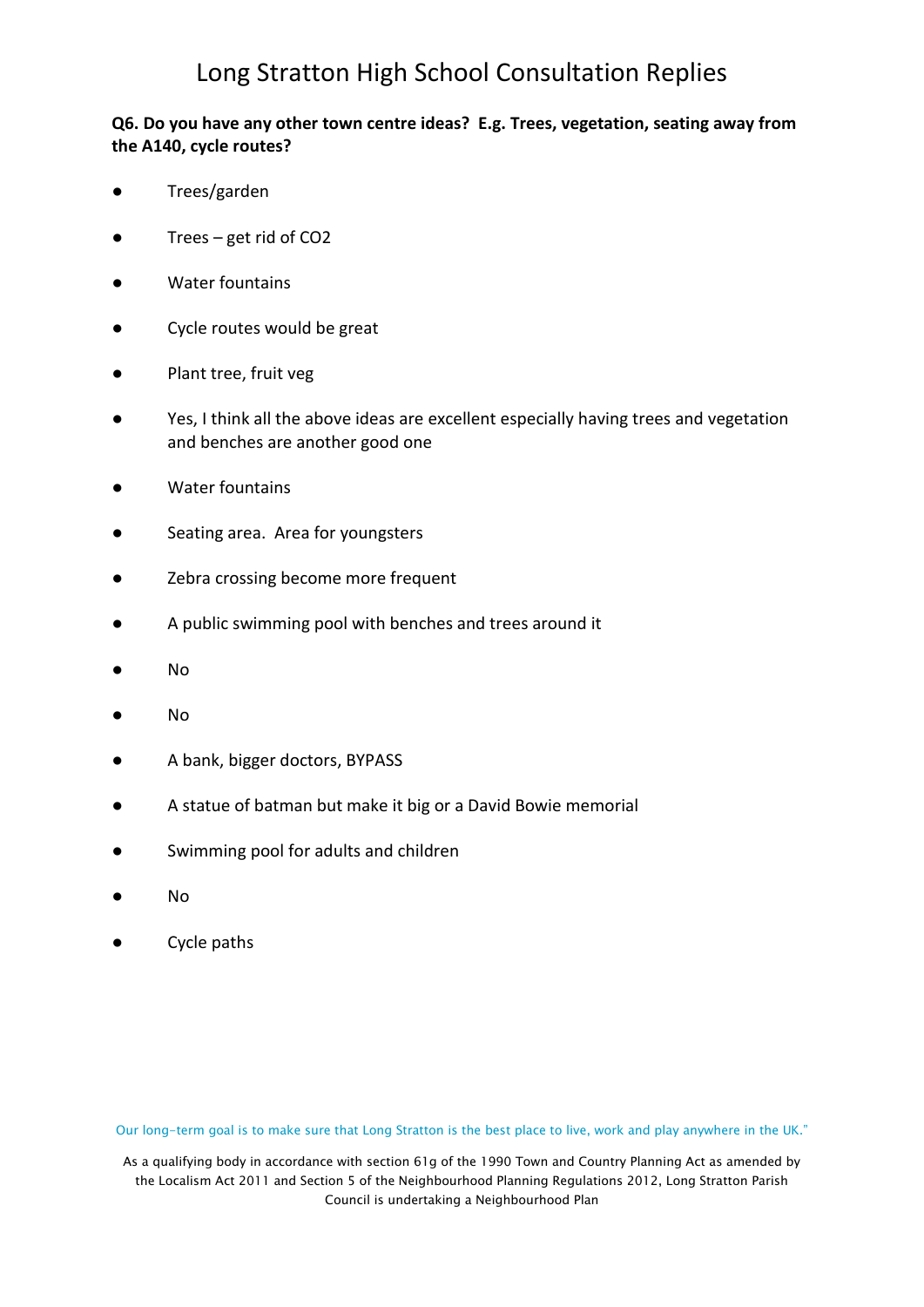### **Q7. Would you like to have more provision for recreation in Long Stratton?**

- No
- A little bit
- No
- Yes
- Yes, park
- ?
- A little bit
- Youngsters yes
- Yes
- Maybe a beauty salon and spa or cinema and bowling alley
- No
- No
- Yes!
- No, its fine I think
- Skate ramps and big parks
- No
- Yeah

Our long-term goal is to make sure that Long Stratton is the best place to live, work and play anywhere in the UK."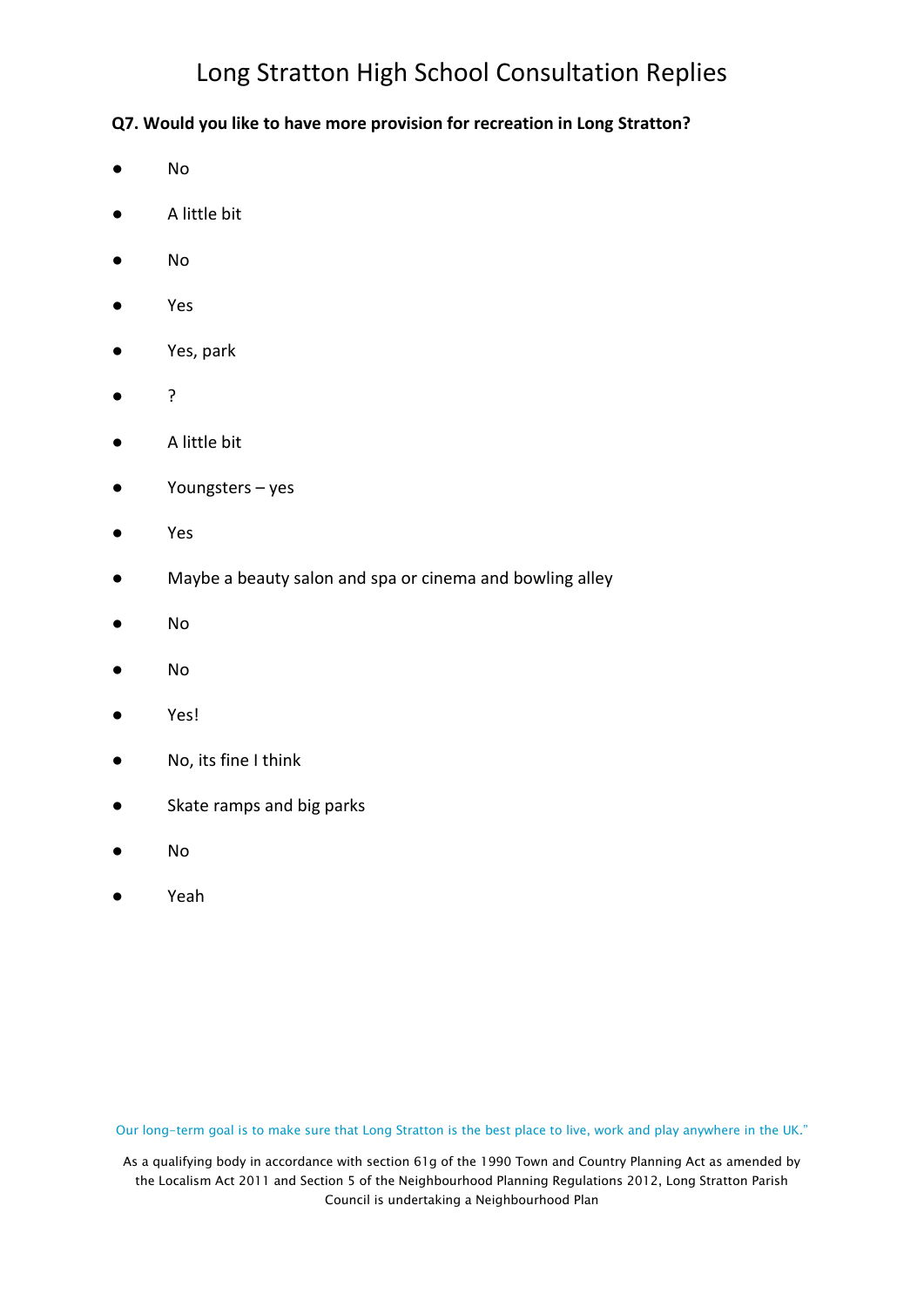### **Q8. As well as the need for schools and doctors, what other infrastructure do you think Long Stratton requires?**

- No
- Hospital, better parks
- No
- Aid clinic, councillors
- Anything that would benefit the community and other jobs to people like a recycling centre
- Hospitals, more parks
- Dentist
- A dentist
- I think it should have a shopping mall like Chapelfield and Castle Mall as there is so many young people
- I don't particularly
- Bank
- Proper police station, bigger supermarket
- Bigger police department
- An ambulance, theatres
- Yes
- A Macdonalds

Our long-term goal is to make sure that Long Stratton is the best place to live, work and play anywhere in the UK."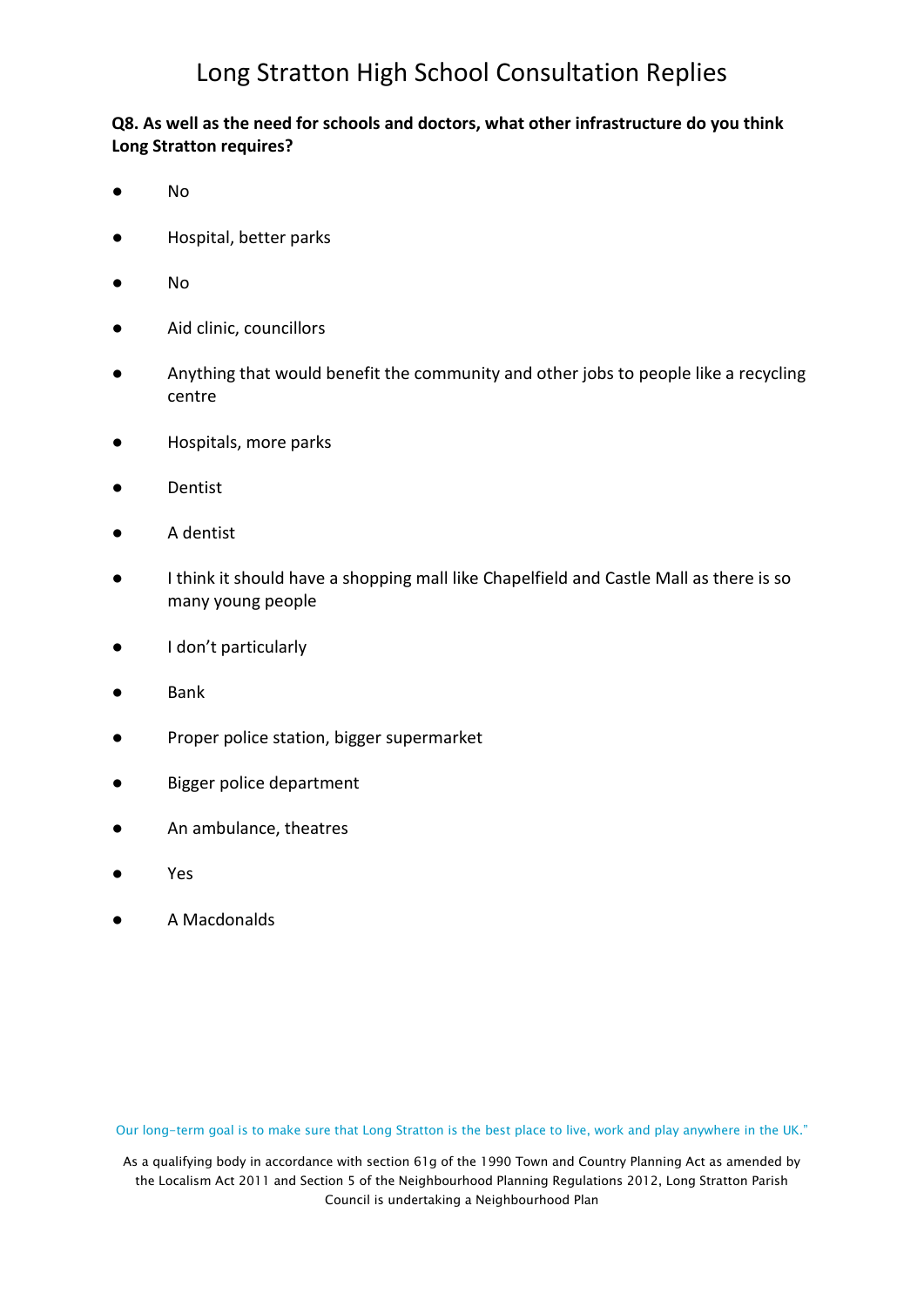### **Q9. What do you think of the current street lighting in Long Stratton, and how important will it be in the new development?**

- Solar lights
- It is important to have buttons for disabled
- Make sure they all work
- It needs movement sensors to not waste energy but make it easy to drive
- I like it, we need lights to see
- The street lighting, I think should be replaced and the odd lamp along Star Lane would help me a lot when walking home in the dark
- It would be really important
- Good
- Good and it's important
- I think it is good and it will be important for the new development
- Very important
- Okay
- I think it's fine
- A few more lighting
- Need more down Star Lane
- Quite poor on Flowerpot Lane

Our long-term goal is to make sure that Long Stratton is the best place to live, work and play anywhere in the UK."